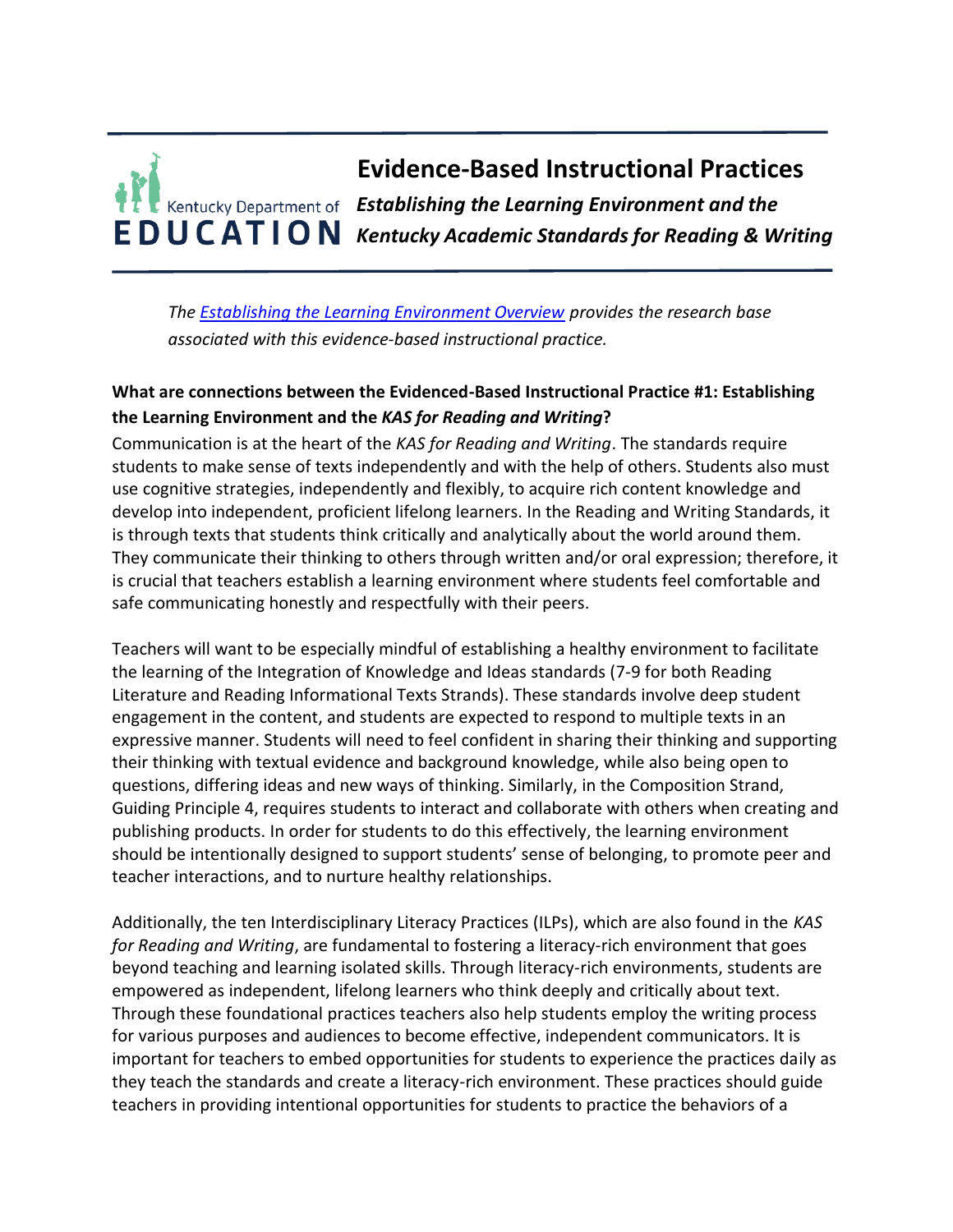literate citizen, leading to a sense of ownership in their learning and improving student motivation, mindset and self-efficacy. Specifically, establishing a positive learning environment is essential to allowing students to utilize receptive and expressive language arts to better understand self, others and the world (ILP4), collaborate with others to create new meaning (ILP6) and develop a literacy identity that promotes lifelong learning (ILP10)

## **What are planning considerations for successful implementation of the Evidenced-Based Instructional Practice #1: Establishing the Learning Environment to ensure that all students have equitable access and opportunity to learn the standards contained in the** *KAS for Reading and Writing***?**

- Anticipate possible student misconceptions regarding grade level standards and proactively address them in the instructional planning process to reduce student frustration that can occur when learning new content or content that requires deep student engagement, synthesis and expression.
- Activate background knowledge. Using the mini-progressions in the *KAS*, consider the previous grade level standards as well as available assessment data to determine what students will need to know to be successful. A pre-assessment may be most helpful in determining students' precise learning needs in order to efficiently reach grade level expectations.
- Ensure students know what successful peer collaboration looks and sounds like. Together, establish rules for positive interactions that expect all students to share their opinions and claims, ask questions, listen actively, respond appropriately to their peers and teacher and honor all voices.
- Create learning experiences in which students must contribute ideas actively and respectfully in order to refine understanding and broaden perspectives.
- Provide students with talking stems that allow them to validate others as well as add on to or disagree with others respectfully. Model and practice productive collaborative behaviors using uncharged topics and/or already mastered content so that students can focus on learning the process before being expected to manage the process and their opinions or claims simultaneously.
- Design opportunities for students to engage with a variety of texts and others to confirm, challenge or shape their views and ideas. These types of collaboration experiences help to facilitate understanding and develop an appreciation of diverse experiences and perspectives.
- Provide students with connected and relevant literacy instruction so that they read like a writer/write like a reader, or speak like a listener/listen like a speaker, etc. This is achieved by embedding both receptive (i.e., listening, reading and viewing) and expressive (i.e., speaking, writing and visually representing) elements into daily classroom instruction. These varying but related experiences will motivate students to think critically about their relationship to the world.
- Provide opportunities for all levels of readers and writers to experience success by offering a variety of engaging texts geared toward student interest, demonstrating that multiple reading options exist.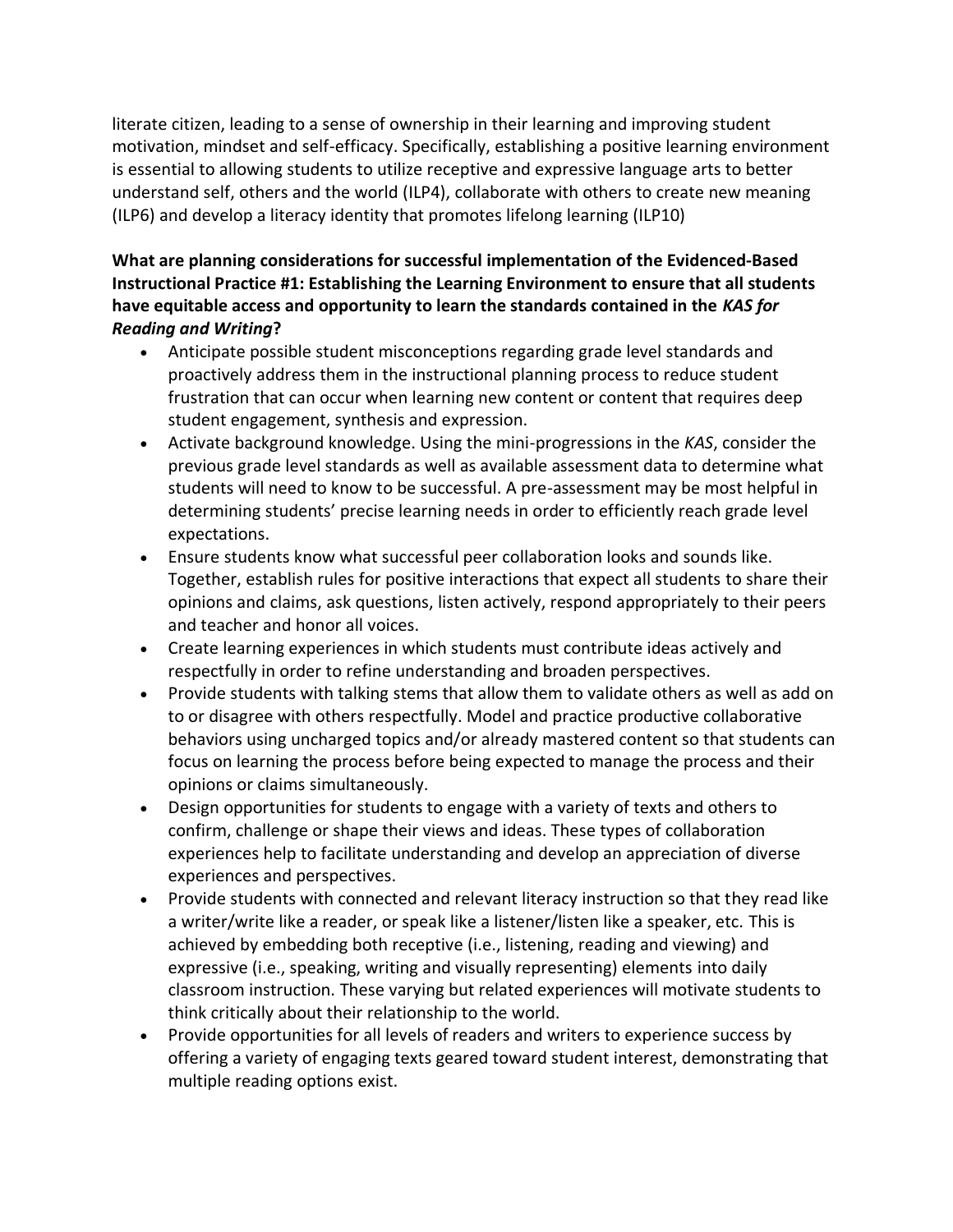### **What strategies and resources can support the implementation of Evidence-Based Instructional Practice #1: Establishing the Learning Environment within the** *KAS for Reading and Writing?*

Section 1C: Deeper Dive into the Interdisciplinary Literacy Practices, located within the [Getting](https://kystandards.org/wp-content/uploads/2019/06/Getting_to_Know_the_KAS_for_Reading_and_Writing.pptx)  to Know the *[KAS for Reading and Writing](https://kystandards.org/wp-content/uploads/2019/06/Getting_to_Know_the_KAS_for_Reading_and_Writing.pptx)* module, takes a more in-depth look at the purpose and function of the ten practices. Participants explore how the practices fit together like a puzzle to support, equip and empower students as they build knowledge and master skills within the Reading and Writing standards. Completion of this section of the module helps participants recognize more clearly the reciprocity between the ILPs and the establishment of an effective learning environment, as well as how the ILPs facilitate attainment of the standards and increased student engagement. Refer to Section 1C of the [Facilitator's Guide: Getting to](https://kystandards.org/wp-content/uploads/2019/06/Facilitators_Guide_Getting_to_Know_the_KAS_for_Reading_and_Writing.pdf)  Know the *[KAS for Reading and Writing](https://kystandards.org/wp-content/uploads/2019/06/Facilitators_Guide_Getting_to_Know_the_KAS_for_Reading_and_Writing.pdf)* for explicit instructions.

[Composition in the Classroom](https://education.ky.gov/curriculum/standards/kyacadstand/Documents/Composition_in_the_Classroom.pdf) is designed to help Kentucky teachers and administrators gain a better understanding of the *KAS for Reading and Writing*'s Composition strand. This resource takes an in-depth look at each of the three modes of writing, the three types of writing, and authentic audiences, forms and purposes. Each section on the three modes of writing contains examples of potential instructional resources which could be used in elementary and secondary classrooms. By increasing teachers' knowledge of and providing resources to support the learning of the composition standards, teachers become more equipped to establish a learning environment conducive to learning the composition standards.

[Quantitative and Qualitative Analysis](https://kystandards.org/standards-resources/rw-resources/rw-pl-modules/quant_qual_analysis/) is an interactive professional learning module to help teachers analyze text complexity. By analyzing quantitative and qualitative features as well as reader and task considerations, teachers will be able to use this learning to select appropriate texts for their students. Text selection is an important factor when designing grade appropriate assignments and when establishing an engaging learning environment where students are motivated to read.

[Breaking Down a Reading and Writing Standard](https://education.ky.gov/curriculum/standards/kyacadstand/Documents/Breaking_Down_a_Reading_and_Writing_Standard.pdf) is a protocol developed to help educators gain clarity on the depth and rigor of a Reading and Writing standard. Having clarity on the standard, in partnership with knowing the students, prepares teachers to accurately determine what students need to know to achieve the standard, anticipate misconceptions and activate prior knowledge; essentially serving as a prerequisite for designing instruction that cultivates a positive learning environment.

#### [Standards Family Guides](https://kystandards.org/standards-family-guides/)

The Kentucky Academic Standards (KAS) Family Guides have been developed to help families familiarize themselves with the content of each grade level's standards. Each guide contains a standards overview for Reading & Writing, Mathematics, Science and Social Studies and is available in English and Spanish.

[The Skill, Will, and Thrill of Reading Comprehension](https://www.ascd.org/el/articles/the-skill-will-and-thrill-of-reading-comprehension)